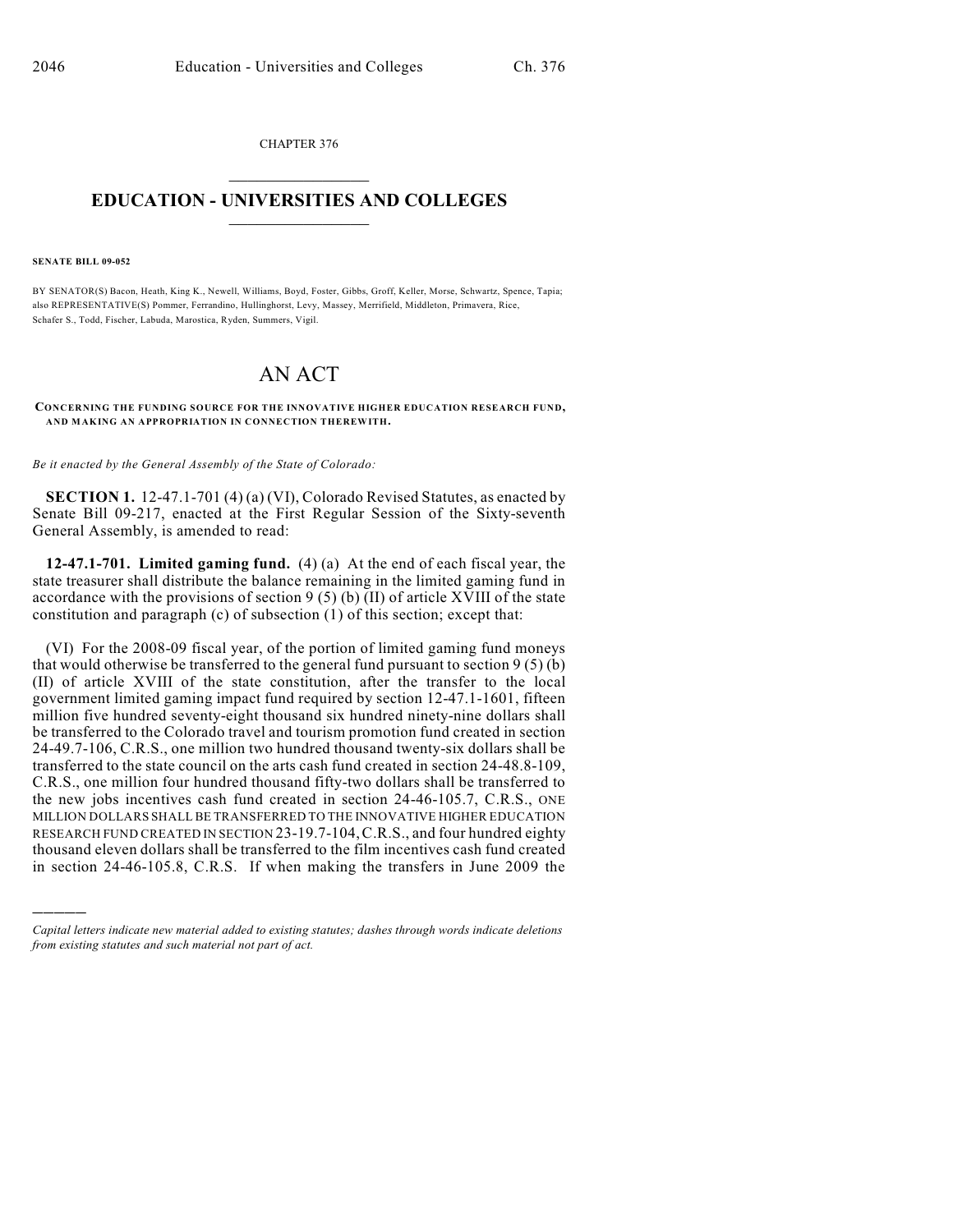treasurer determines that the portion of limited gaming fund moneys that would otherwise be transferred to the general fund pursuant to section 9 (5) (b) (II) of article XVIII of the state constitution, after the transfer to the local government limited gaming impact fund required by section 12-47.1-1601, is insufficient to make the transfers set forth in this subparagraph (VI), the transfers shall be proportionally reduced.

**SECTION 2.** 12-47.1-701 (5) (a), Colorado Revised Statutes, is amended, and the said 12-47.1-701 is further amended BY THE ADDITION OF A NEW SUBSECTION, to read:

**12-47.1-701. Limited gaming fund.** (4.5) (a) EXCEPT AS OTHERWISE PROVIDED IN PARAGRAPH (b) OF THIS SUBSECTION (4.5), AT THE END OF THE 2009-10 STATE FISCAL YEAR AND EACH YEAR THEREAFTER, ONE MILLION DOLLARS OF MONEYS THAT WOULD OTHERWISE BE TRANSFERRED TO THE STATE GENERAL FUND PURSUANT TO SUBPARAGRAPH (I) OF PARAGRAPH (c) OF SUBSECTION (1) OF THIS SECTION AND PARAGRAPH (c) OF SUBSECTION (4) OF THIS SECTION SHALL INSTEAD BE TRANSFERRED TO THE INNOVATIVE HIGHER EDUCATION RESEARCH FUND CREATED IN SECTION 23-19.7-104, C.R.S.

(b) IF, BASED ON THE REVENUE FORECAST PREPARED BY THE STAFF OF THE LEGISLATIVE COUNCIL IN JUNE OF ANY FISCAL YEAR, THE STATE TREASURER DETERMINES THAT THE AMOUNT OF GENERAL FUND REVENUES FOR THE FISCAL YEAR WILL BE INSUFFICIENT TO ALLOW THE MAXIMUM AMOUNT OF GENERAL FUND APPROPRIATIONS PERMITTED BY SECTION 24-75-201.1 (1) (a), C.R.S., TO BE MADE FOR THE FISCAL YEAR, THE STATE TREASURER, AT THE END OF THE FISCAL YEAR, SHALL TRANSFER TO THE GENERAL FUND FROM THE MONEYS THAT WOULD OTHERWISE BE TRANSFERRED TO THE INNOVATIVE HIGHER EDUCATION RESEARCH FUND PURSUANT TO PARAGRAPH (a) OF THIS SUBSECTION (4.5) AN AMOUNT EQUAL TO THE LESSER OF THE FULL AMOUNT THAT WOULD OTHERWISE BE TRANSFERRED TO THE INNOVATIVE HIGHER EDUCATION RESEARCH FUND OR THE AMOUNT NECESSARY TO ALLOW THE MAXIMUM AMOUNT OF GENERAL FUND APPROPRIATIONS TO BE MADE FOR THE FISCAL YEAR.

(5) (a) Except as otherwise provided in paragraph (c) of this subsection (5) AND SUBSECTIONS (4) AND (4.5) OF THIS SECTION, at the end of the 2006-07 state fiscal year, seven million dollars of moneys that would otherwise be transferred to the state general fund pursuant to subparagraph (I) of paragraph (c) of subsection (1) of this section and paragraph (c) of subsection (4) of this section shall instead be transferred to the clean energy fund created in section 24-75-1201 (1), C.R.S.

**SECTION 3. Appropriation.** In addition to any other appropriation, there is hereby appropriated, out of any moneys in the innovative higher education research fund created in section 23-19.7-104, Colorado Revised Statutes, not otherwise appropriated, for the fiscal year beginning July 1, 2009, the sum of one million dollars (\$1,000,000), or so much thereof as may be necessary, to the department of higher education, for distribution to the higher education competitive research authority.